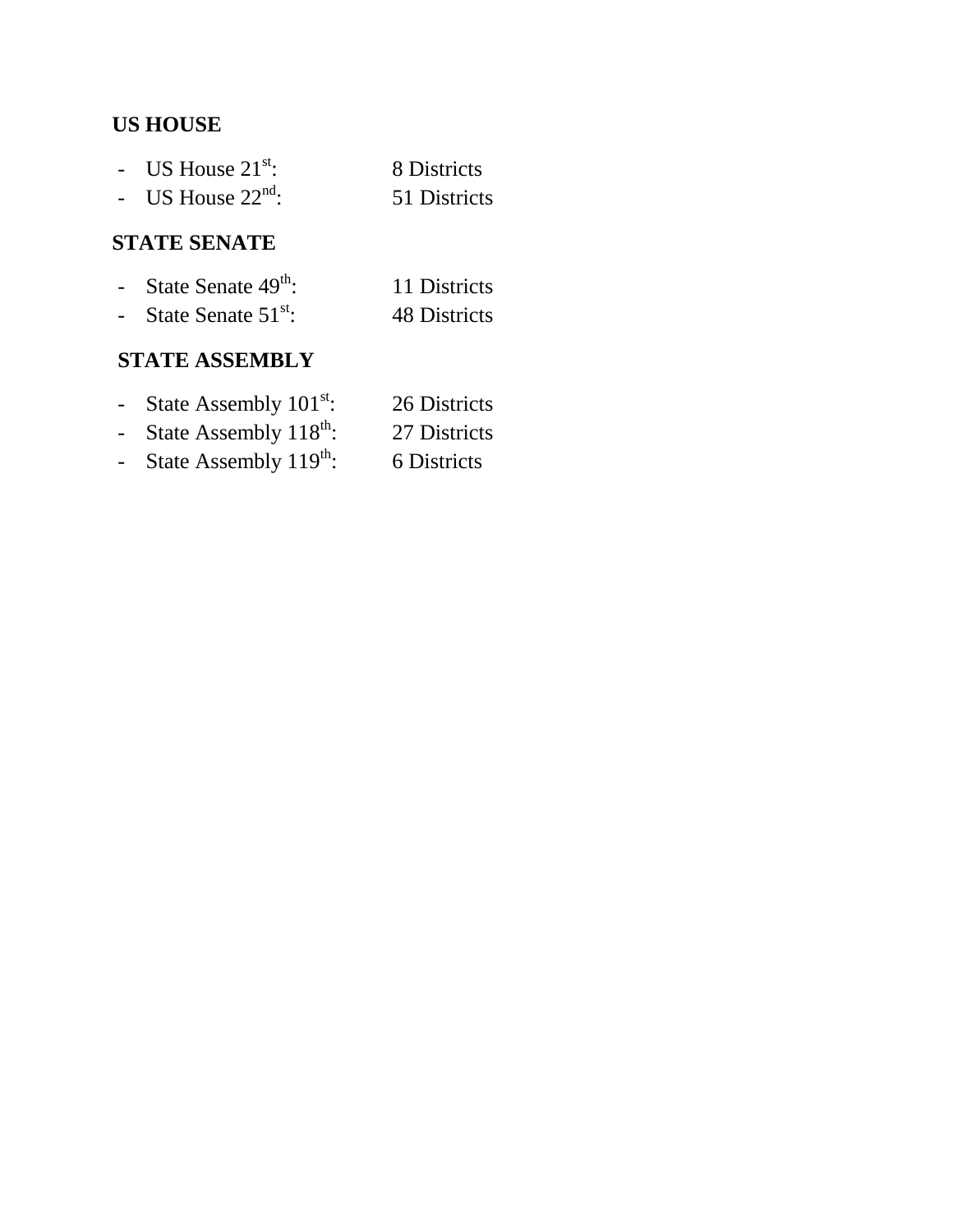### **TOWNS IN DISTRICTS**

## **US House 21st**

- 1. Manheim 1 & 2
- 2. Ohio
- 3. Russia 1 & 2
- 4. Salisbury
- 5. Webb 1 & 2

## **US House 22nd**

- 1. City of Little Falls 1W 1D
- 2. City of Little Falls 2W 1D
- 3. City of Little Falls 3W 1D
- 4. City of Little Falls 3W 2D
- 5. City of Little Falls 4W 1D
- 6. Columbia 1 & 2
- 7. Danube
- 8. Fairfield
- 9. Frankfort 1- 6
- 10.German Flatts  $1 14$
- 11.Herkimer  $1 9$
- 12.Litchfield
- 13.T/Little falls
- 14.Manheim 3
- 15.Newport
- 16.Norway
- 17.Russia 3
- 18.Schuyler  $1 3$
- 19.Stark
- 20.Warren
- 21.Winfield 1 & 2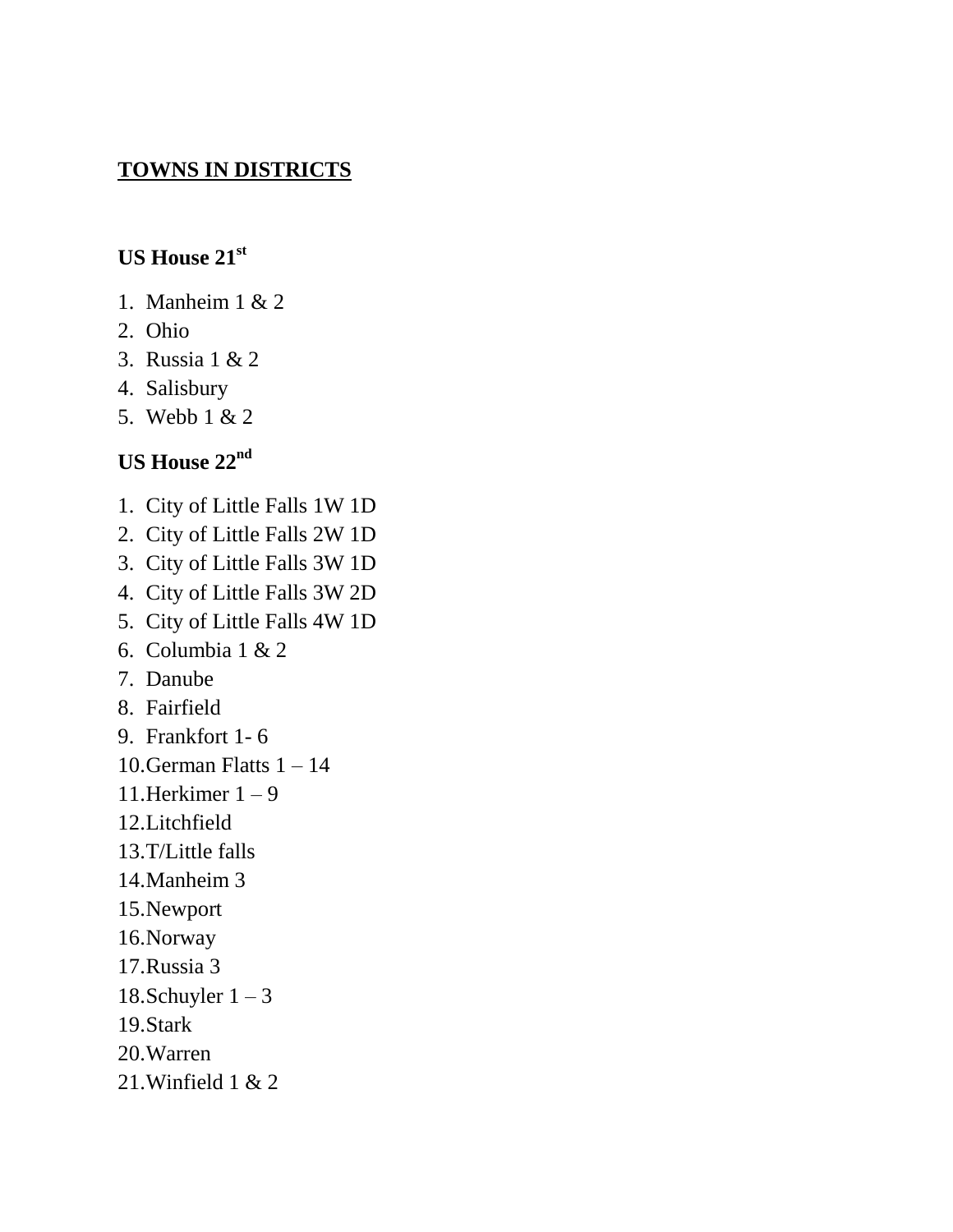# **State Senate 49th**

- 1. Fairfield
- 2. Manheim  $1 3$
- 3. Ohio
- 4. Russia 1-3
- 5. Salisbury
- 6. Webb 1 & 2

## **State Senate 51st**

- 1. City of Little Falls 1W 1D
- 2. City of Little Falls 2W 1D
- 3. City of Little Falls 3W 1D
- 4. City of Little Falls 3W 2D
- 5. City of Little Falls 4W 1D
- 6. Columbia 1 & 2
- 7. Danube
- 8. Frankfort  $1 6$
- 9. German Flatts 1 -14
- 10.Herkimer  $1 9$
- 11.Litchfield
- 12.Town of Little Falls
- 13.Newport
- 14.Norway
- 15.Schuyler  $1 3$
- 16.Stark
- 17.Warren
- 18.Winfield 1 & 2